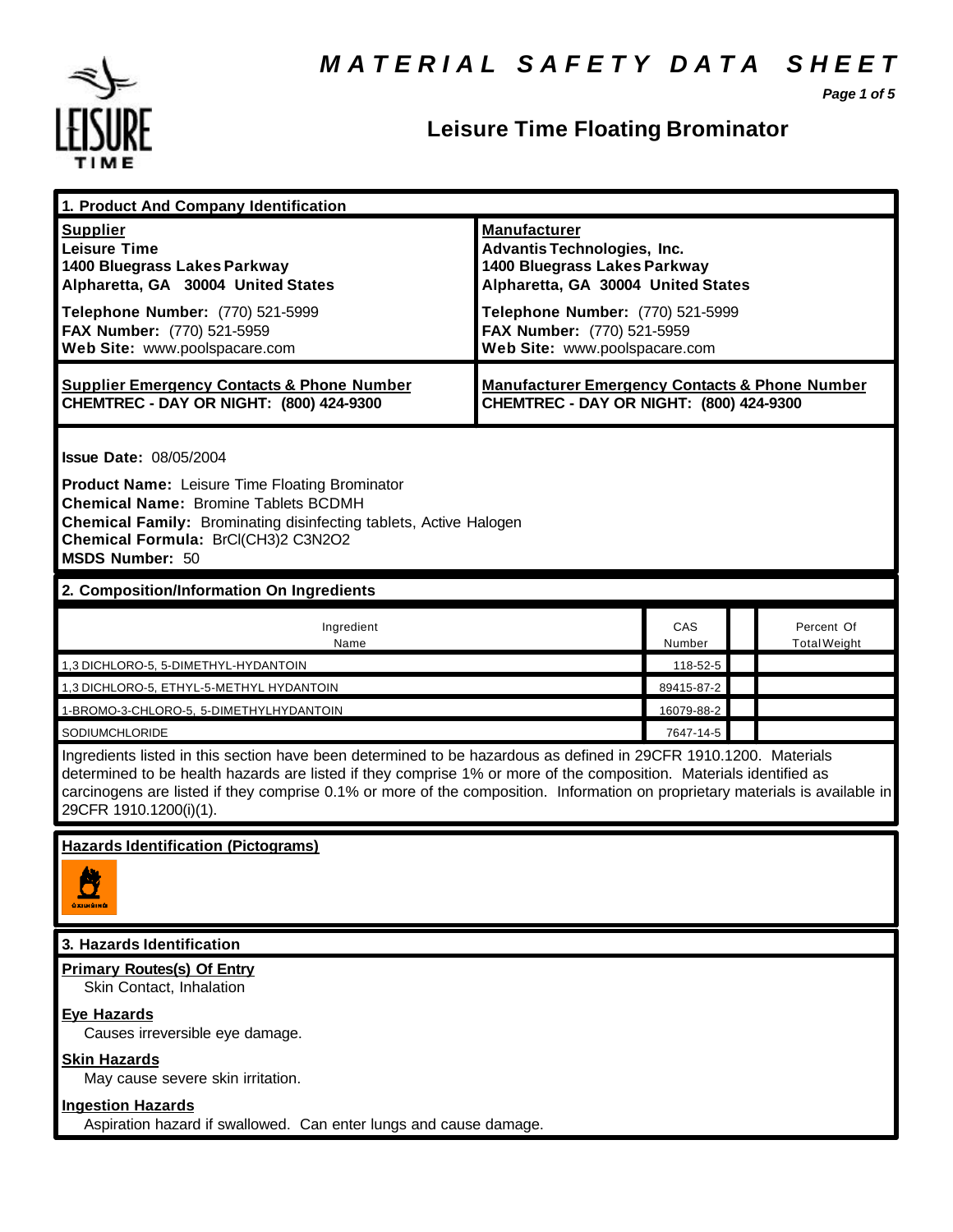## *M A T E R I A L S A F E T Y D A T A S H E E T Page 2 of 5*

### **Leisure Time Floating Brominator**

#### **3. Hazards Identification - Continued**

#### **Inhalation Hazards**

Causes severe respiratory tract irritation.

#### **Signs And Symptoms**

Irritation of Skin, Eyes and Respiratory Passages

#### **Conditions Aggravated By Exposure** None Known



#### **4. First Aid Measures**

#### **Eye**

Flush eyes with large amounts of running water for at least 15 minutes. Hold eyelids apart to ensure rinsing of the entire surface of the eye and lids with water. Get medical attention. If physician not available, flush for additional 15 minutes and then transport victim to medical care.

#### **Skin**

Immediately wipe away excess material with a dry cloth while removing contaminated clothing and shoes. Under safety shower, wash affected areas thoroughly with large amounts of water, and soap if available, for at least 15 minutes. Get immediate medical attention. Discard or decontaminate clothing and shoes.

#### **Ingestion**

If swallowed, immediately give 3-4 glasses of water. DO NOT INDUCE VOMITING. If vomiting occurs, give fluids again. Get immediate medical attention. Have physician determine if patient's condition allows induction of vomiting or evacuation of stomach. Do not give anything by mouth to an unconscious or convulsing person.

#### **Inhalation**

Remove from area to fresh air. If not breathing, clear airway and start artificial respiration. If victim is having trouble breathing, give supplemental oxygen, if available. Get immediate medical attention.

#### **Fire Fighting (Pictograms)**



#### **5. Fire Fighting Measures**

**Flash Point:** n/a °F **Flammability Class:** Not Flammable

#### **Fire And Explosion Hazards**

Material is combustable in a fire and produces gases of hydrogen bromide, bromine gas-nirtogen oxides, and hydrogen chloride.

#### **Extinguishing Media**

Use CO2 (Carbon Dioxide), dry chemical, or water spray

#### **Fire Fighting Instructions**

Firefighters should wear self-contained breathing apparatus and full protective gear.

#### **6. Accidental Release Measures**

Clean up spill immediately. Carefully sweep up material and place in a compatable container for reclamation. Use appropriate containers to avoid environmental contamination.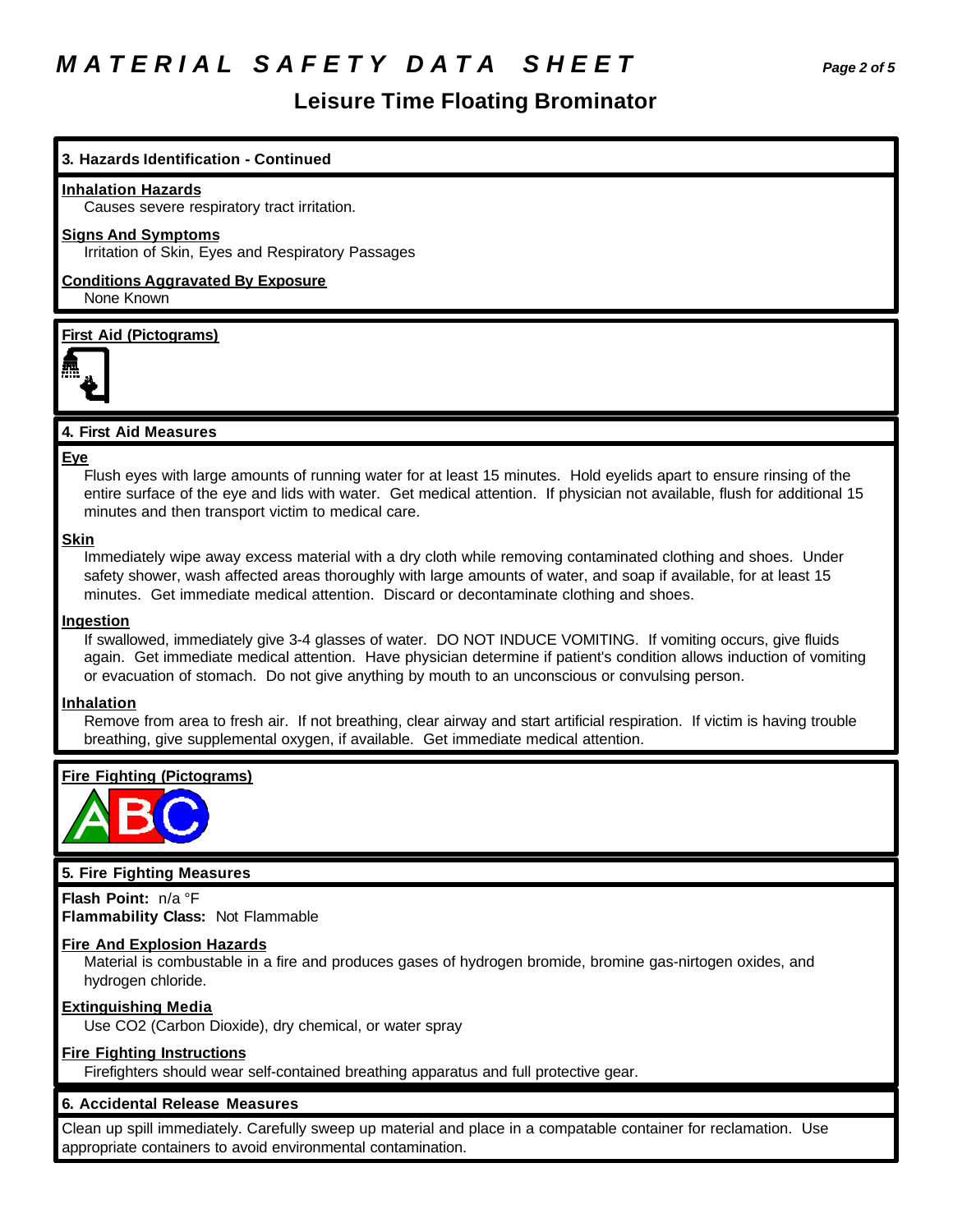## *M A T E R I A L S A F E T Y D A T A S H E E T Page 3 of 5*

### **Leisure Time Floating Brominator**

### **7. Handling And Storage Handling And Storage Precautions Keep out of reach of children.** Store material in a cool and dry place away from oxidizers. Use only with adequate ventilation. Avoid breathing dust. **Handling Precautions** Avoid breathing dust or vapor. Avoid contact with skin and clothing. Avoid contact with eyes. Avoid creating dust. Long sleeves and pants required to prevent prolonged or repeated skin contact. **Storage Precautions** Do not reuse container. Store in a cool dry place. Store away from Oxidizing agents. **Work/Hygienic Practices** Use safe chemical handling procedures suitable for the hazards presended by this material. **Protective Clothing (Pictograms) 8. Exposure Controls/Personal Protection Engineering Controls** Use with adequate general and local exhaust ventilation. **Eye/Face Protection** Safety glasses with side shields or goggles. **Skin Protection** Chemical-resistant gloves. **Respiratory Protection** General room ventilation is normally adequate. The level of respiratory protection needed should be based on the required protection factor after evaluating chemical exposures using appropriate industrial hygiene monitoring and/or OSHA guidance. **9. Physical And Chemical Properties Appearance** White tablet **Odor** Halogen **Chemical Type:** Mixture **Physical State:** Solid **Melting Point:** DECOMPOSES °F **Boiling Point:** n/a °F **Specific Gravity:** 1.8-2.0 **Molecular Weight:** NOT DETERMINED **Percent Volitales:** NOT DETERMINED **Vapor Pressure:** NOT APPLICABLE **Vapor Density:** NOT VOLATILE **Solubility:** 0.2% @ 25C **Evaporation Rate:** n/a **10. Stability And Reactivity Stability:** STABLE **Hazardous Polymerization:** WILL NOT OCCUR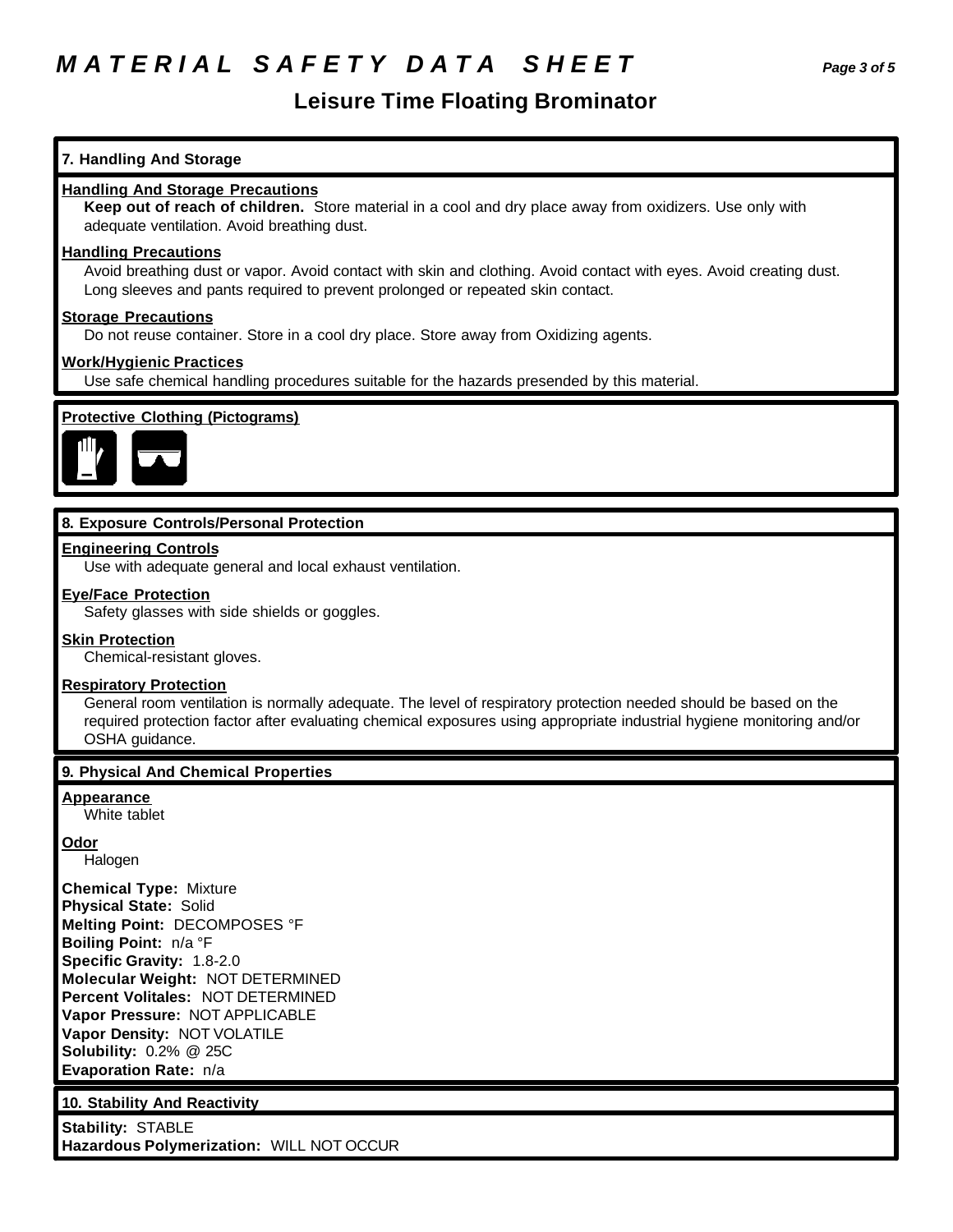# *M A T E R I A L S A F E T Y D A T A S H E E T Page 4 of 5*

# **Leisure Time Floating Brominator**

| 10. Stability And Reactivity - Continued                                                                                                                                                                                                                                                                                                                                         |
|----------------------------------------------------------------------------------------------------------------------------------------------------------------------------------------------------------------------------------------------------------------------------------------------------------------------------------------------------------------------------------|
| <b>Incompatible Materials</b><br>Acids/Bases and Oxidizers/Reducing agents Organic chemicals                                                                                                                                                                                                                                                                                     |
| <b>Hazardous Decomposition Products</b><br>Bromine gas, Hydrogen Bromide, Hydrogen Chloride                                                                                                                                                                                                                                                                                      |
| 11. Toxicological Information                                                                                                                                                                                                                                                                                                                                                    |
| <b>Eye Effects</b><br>eye irritation (rabbit) : Severe irritant and corrosive                                                                                                                                                                                                                                                                                                    |
| <b>Skin Effects</b><br>skin irritation (rabbit - Draize test) : Corrosive to both abraded and unabraded skin<br>skin corrosivity (rabbit - US DOT test) : Not corrosive                                                                                                                                                                                                          |
| <b>Acute Oral Effects</b><br>oral LD50 (rat) : 468-477 mg/kg                                                                                                                                                                                                                                                                                                                     |
| <b>Acute Inhalation Effects</b><br>LC50 mg/kg Rat 0.53 mg/L                                                                                                                                                                                                                                                                                                                      |
| <b>Chronic/Carcinogenicity</b><br>Direct skin and/or eye contact can result in severe skin and eye irritation that may produce irreversable damage.<br>Inhalation can cause severe irritation of nose, throat, and lungs                                                                                                                                                         |
| 12. Ecological Information                                                                                                                                                                                                                                                                                                                                                       |
| <b>Acute Toxicity - Fish And Invertebrates</b><br>LC50 (rainbow trout - 96 hours) : 0.5 mg/L<br>LC50 (bluegill sunfish - 96 hours) :<br>$1.2$ mg/L<br>LC50 (Daphnia magna - 48 hours) :<br>$0.4$ mg/L<br>LC50 (mysid shrimp - 96 hours) :<br>$0.93$ mg/L<br>LC50 (sheepshead minnow - 96 hours) : 1.4 mg/L (as Br2)<br>LC50 (eastern oysters - 96 hours) :<br>0.84 mg/L (as Br2) |
| 13. Disposal Considerations                                                                                                                                                                                                                                                                                                                                                      |
| Refer to applicable local, state and federal regulations as well as industry standards.                                                                                                                                                                                                                                                                                          |
| 14. Transport Information                                                                                                                                                                                                                                                                                                                                                        |
| <b>Proper Shipping Name</b><br>OXIDIZING SOLID, N.O.S. (BROMO CHLORO-5, 5-DIMETHYLHYDANTOIN)                                                                                                                                                                                                                                                                                     |
| <b>Hazard Class</b><br>5.1, PGII (<= 1kg Consumer Commodity ORM-D)                                                                                                                                                                                                                                                                                                               |
| <b>DOT Identification Number</b><br><b>UN1479</b>                                                                                                                                                                                                                                                                                                                                |
| <b>DOT (Pictograms)</b>                                                                                                                                                                                                                                                                                                                                                          |
| <u>oxdizer</u>                                                                                                                                                                                                                                                                                                                                                                   |
| 15. Regulatory Information                                                                                                                                                                                                                                                                                                                                                       |
| <b>Canadian Regulatory Information</b><br>Class C - Oxidizing Material<br>Class D, Div 2b - Poisonous or Infectious Material: other toxic effects,                                                                                                                                                                                                                               |